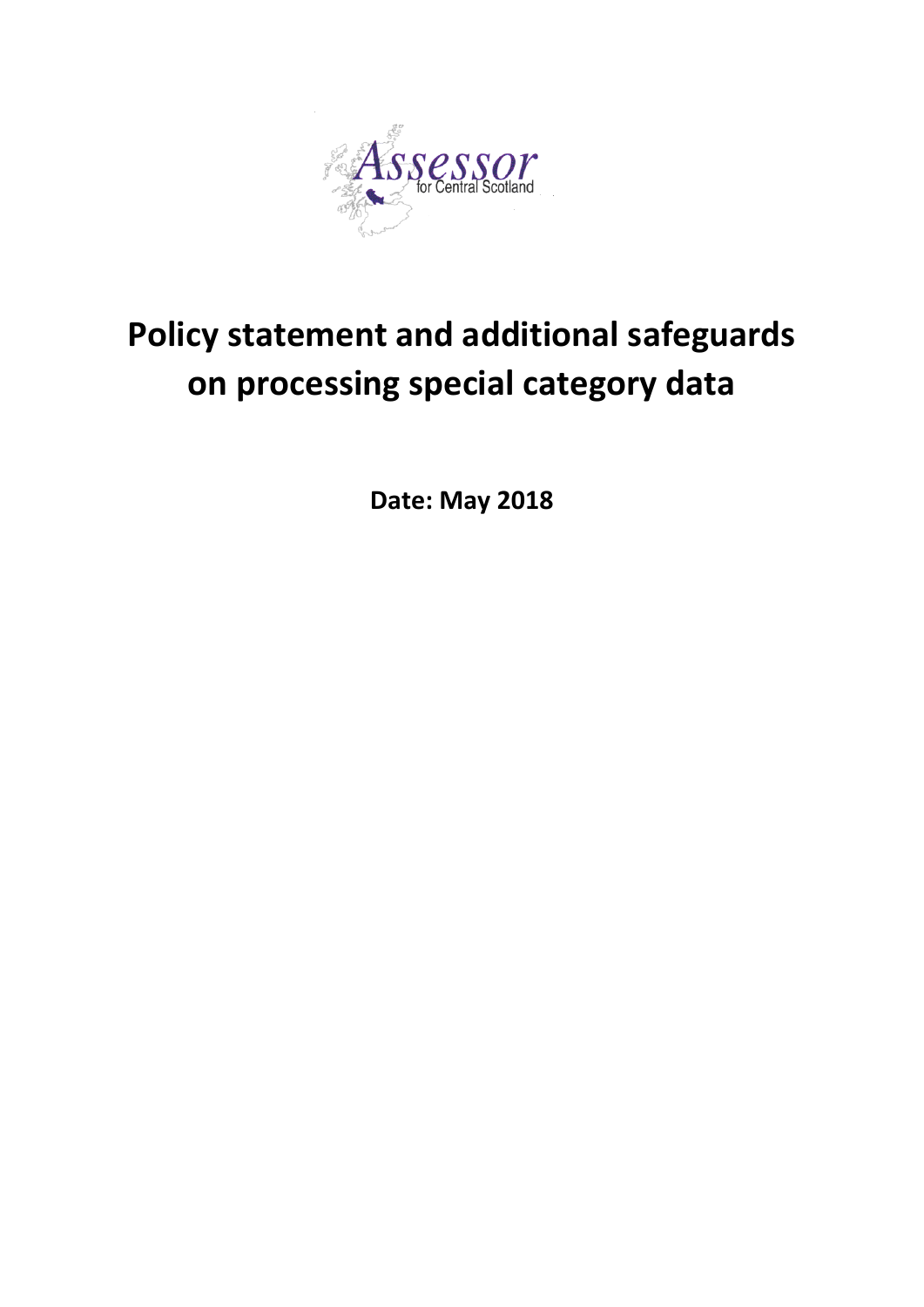## **Policy statement and additional safeguards on processing special category data**

#### **Introduction**

With effect from 25 May 2018, data protection law requires data controllers who process special category (i.e. sensitive) personal data under various parts of the Data Protection Act 2018 to have an "appropriate policy document" in place setting out a number of additional safeguards for this data.

## More specifically,

"The controller has an appropriate policy document in place in relation to the processing of personal data in reliance on a condition described in paragraph 38 if the controller has produced a document which—

(a) explains the controller's procedures for securing compliance with the principles in Article 5 of the GDPR (principles relating to processing of personal data) in connection with the processing of personal data in reliance on the condition in question, and

(b) explains the controller's policies as regards the retention and erasure of personal data processed in reliance on the condition, giving an indication of how long such personal data is likely to be retained."

This document is the policy adopted by Central Scotland Valuation Board (CSVJB), the Assessor for Central Scotland (Assessor) and Electoral Registration Officer for Stirling, Falkirk and Clackmannanshire Council (ERO), in relation to this processing.

#### **Policy Statement**

# **1: Lawfulness, fairness and transparency:**

All data which flows into and out of CSVJB, Assessor and ERO functions is assessed to determine the legal basis under which that data is processed, the results of the assessment are then documented. We are satisfied that we will have a legal basis for holding the personal data we hold, and that we will also have a valid legal basis for disclosing this personal data to third parties where this happens. Privacy notices have been drafted to comply with GDPR requirements (and to reflect the legal basis of processing). Please see [www.saa.gov.uk/central/privacy-notices/](http://www.saa.gov.uk/central/privacy-notices/) for further details. We are presently updating our data processor agreements and data sharing agreements to reflect the new legal requirements.

#### **2: Purpose limitation:**

The purposes for which data is collected is clearly set out in the relevant privacy statements. This includes reference to further use of data for internal management information purposes. A limited set of data is required for research and archiving purposes; we have put in place appropriate safeguards for these activities as required by Article 89 of the GDPR.

#### **3: Data minimisation:**

In assessing the data flows, we have also taken the opportunity to critically assess the need for each of the data fields in question and where superfluous data was being captured, it is our intention to stop capturing this data.